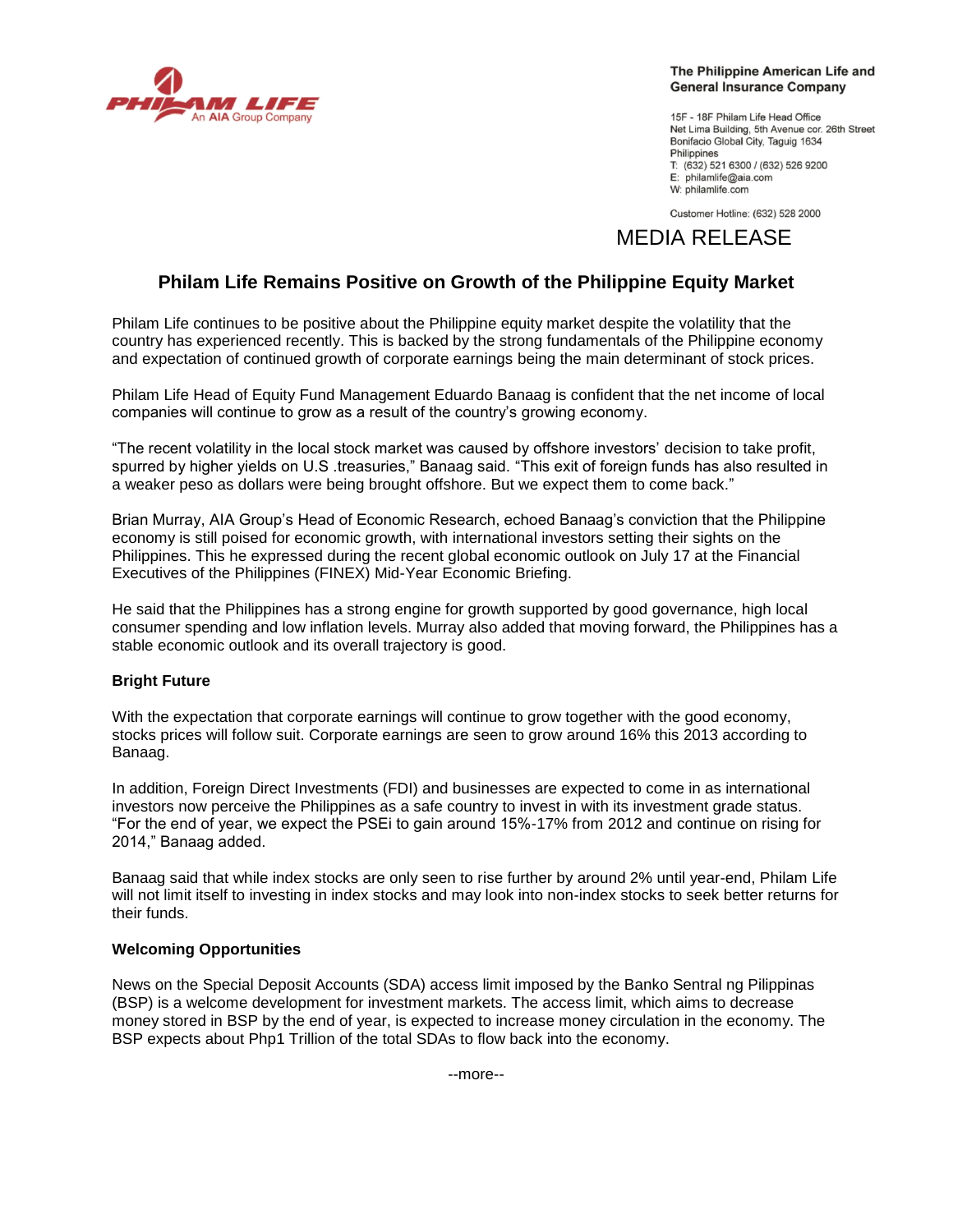

#### The Philippine American Life and **General Insurance Company**

15F - 18F Philam Life Head Office Net Lima Building, 5th Avenue cor. 26th Street Bonifacio Global City, Taquig 1634 Philippines T: (632) 521 6300 / (632) 526 9200 E: philamlife@aia.com W: philamlife.com

Customer Hotline: (632) 528 2000

Former investors of SDAs may be forced to look into putting their money in other investment instruments as they search for better yields in this currently low interest rate environment. Money from SDAs may now find its way into bond and equity investments.

## **Growing your Money**

"Investors should be looking for different financial instruments to grow their money. The current deposit rates give only 1.5% for one-year time deposit and 0.25% for savings accounts. With inflation currently at 2.8%, keeping all your money in this kind of short-term instruments means it's actually losing value rather than growing," shares Gina Goco-Morales, Sales and Marketing Head of Philam Asset Management, Inc. (PAMI).

Philam Life together with PAMI take advantage of the fast-paced economy and positive market outlook by offering Unit-Linked Products (ULPs) and alternative financial instruments to help Filipinos grow their money over the long-term and ride on the growth of the Philippine economy.

One such product is Money Tree, a one-pay investment and life insurance plan. With a minimum initial investment of only Php125,000, Money Tree gives customers the opportunity to invest in funds expertly managed by PAMI that take advantage of the Philippines' booming economy. PAMI funds have historically grown 9% to 21% annually since 2003. It also offers life insurance protection to secure the future of one's family.

Philam Life, the country's premier life insurance company, offers an extensive line of products in the industry that provides solutions to various financial needs including life protection, health insurance, savings, education, retirement, investment, group and credit life insurance.

PAMI is a leader in asset management in the Philippines. Over the years, PAMI funds have provided consistently high and stable returns to its investors. PAMI has also received multiple recognitions both from international and local investments organization proving its investment expertise and ability to deliver impressive fund performance.

Philam Life and PAMI are members of AIA Group Limited, the largest independent publicly listed pan-Asian life insurance group in the world.

# # #

## **About Philam Life**

The Philippine American Life and General Insurance Company (Philam Life) is the country's premier life insurance company. Established on June 21, 1947, Philam Life offers an extensive line of products in the industry that provides solutions to various financial needs including life protection, health insurance, savings, education, retirement, investment, group and credit life insurance.

Philam Life is a member of AIA Group Limited, the largest independent publicly listed pan-Asian life insurance group.

## **About AIA**

AIA Group Limited and its subsidiaries (collectively "AIA" or "the Group") comprise the largest independent publicly